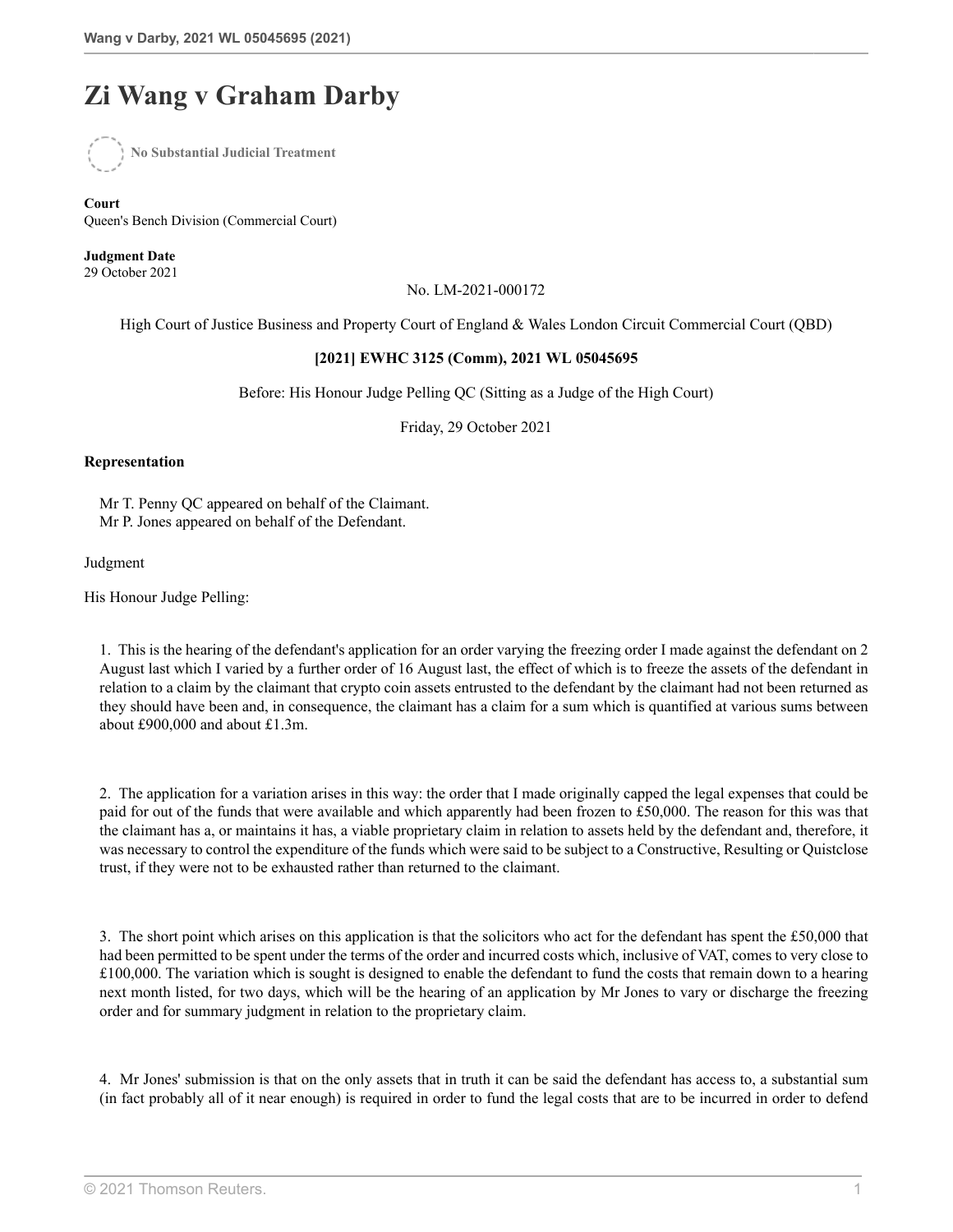the claims that have been brought against him by making the applications I have identified. In those circumstances, an order is sought which permits further sums to be drawn down to be expended on legal costs.

5. The applicable principles are not in doubt. Both parties rely upon the summary in *[GFH Capital Ltd. v Haig & Ors. \[2018\]](http://uk.westlaw.com/Document/IE5348160415111E8973795073E312B12/View/FullText.html?originationContext=document&transitionType=DocumentItem&vr=3.0&rs=PLUK1.0&contextData=(sc.DocLink)) [EWHC 1187 \(Comm.\)](http://uk.westlaw.com/Document/IE5348160415111E8973795073E312B12/View/FullText.html?originationContext=document&transitionType=DocumentItem&vr=3.0&rs=PLUK1.0&contextData=(sc.DocLink))* , Bryan J. at 34:

"1. before there can be any question of using funds to which a claimant has a strong proprietary claim, the defendant must show that he has an arguable case for denying they belong to the claimant.

2. where there are assets which may belong to the claimant, the defendant should not be entitled to use those funds unless the court is convinced that the defendant has no other assets to use for this purpose."

The onus is firmly on the defendant to satisfy the court as to this –

"… and, where there are [other assets available to the respondent], they should be expended before there is any question of expending funds subject to a proprietary claim."

3. If the court [is] satisfied that there are no assets other than those subject to a proprietary claim, the court must nevertheless…weigh whether the balance of justice militates in favour of permitting or refusing the payment."

6. Against that background, the focus of attention in the submissions that have been made in support of the application has been on whether or not it can properly be said that there are funds available to the defendant other than those which are specifically frozen which would be available for use if liquidated in order to defend the claim.

7. At five to five in the evening I hope I will be forgiven for not embarking on a detailed exposition of how it is alleged that there are assets available to the defendant. In summary, the point made by the defendant throughout these proceedings is that he is not in a position to identify what cryptocurrency assets he has because all the access codes and other information needed to access his various cryptocurrency wallets is contained in a hard drive protected by a password and that he has forgotten the password. His case is that is so by reason of a medical condition which has affected his cognitive abilities.

8. In support of that proposition reliance is placed by the defendant on notes to be found on his GP records. No attempt has been made to obtain a report from a consultant psychiatrist and the notes which appear in the GP's records consist of, either exclusively or very substantially, self-reported symptoms with no attempt having been made, even by a GP report, to credit the suggestion that the condition that the defendant suffers from is such as to make it credible that he has forgotten the relevant passwords.

9. I remind myself that this is not a question of me coming to a conclusion as to whether or not the defendant is to be disbelieved because that is not the function of a hearing of this sort and would be plainly inappropriate other than following a trial. What I have to be satisfied of is that this defendant has proved to the standard required that he has no other assets apart from those in respect of which he seeks the variation.

10. The contents of the GP's record is a self-reported history that in the course of a telephone conversation the defendant expressed concern that over "the last few years" his memory is not what it used to be; he forgets words; feels his vocabulary is not as good despite reading a lot; struggles to hold conversations; cannot think of the word and also has problems with people's names, people he has known for years, family, work colleagues. He says he cannot remember what he has been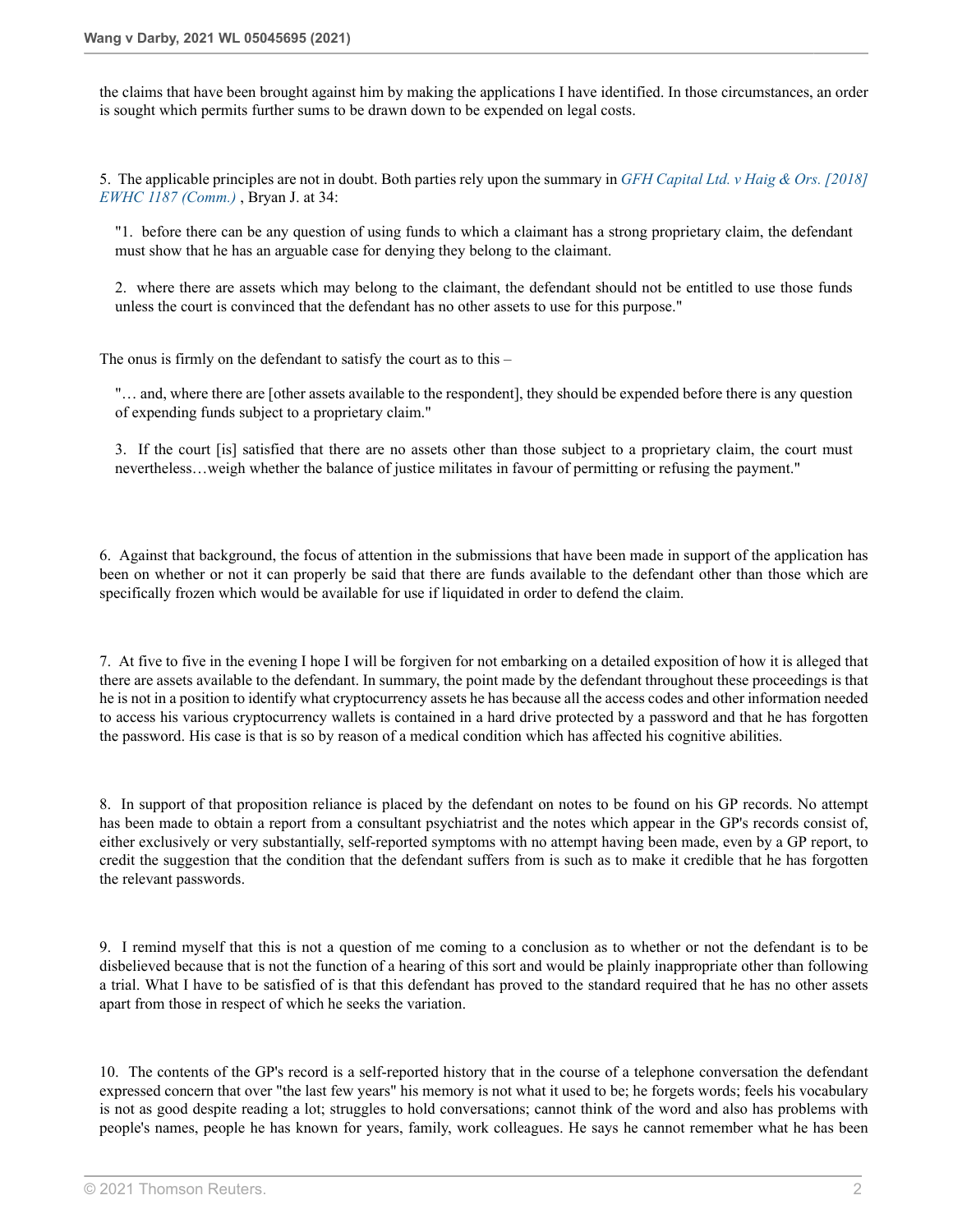reading, what he has read recently; that he has become more aware of it; otherwise feels well but the condition makes him feel anxious and is not aware of a family history of memory issues.

11. The points which I take away from that summary is that, first of all, the memory loss issues of which complaint is being made appear to have been developing over "the last few years" and the one thing that does not feature in the self-reported symptoms identified there is specifically forgetting passwords in relation to hard drives containing information critical to his assets and/or his business life.

12. The other entry to which my attention was drawn was one in January 2021 where he reported that his range of topics of conversation had reduced; he repeats things sometimes; will not pay attention to where he is going when he is driving and finds he has gone the wrong way; similarly when shopping he may forget one thing he had to get; he also finds he cannot do computer programming anymore. The reference to computer programming aside, there is no reference there to forgetting specifically passwords in relation to computers; indeed, his suggestion that he cannot do computer programming is, if anything, slightly inconsistent with that since it implies that he is able to obtain access to his computer but is not able to carry out the programming that he wanted to do having gained access to it.

13. This is not evidence on which someone bearing the onus of proof that a medical condition justifies his assertion that he has forgotten a critical password can sensibly rely even on an application of this sort. The material to which my attention was drawn to in the course of hearing is very largely self-reported symptoms. The material suggests at most that the defendant is suffering from mild depression with cognitive difficulties secondary to that. There is no reference anywhere in the selfreported symptoms specifically to the loss of knowledge in relation to passwords. Therefore, in my judgment the material currently available falls short of what is required to satisfy the burden that rests on the defendant.

14. However, even if I am wrong about that, the evidence which was available to the claimant and which has been deployed consistently in this case is entirely inconsistent with the defendant's case that he had forgotten the relevant passwords. The expert that the claimant relies upon is Mr Saunders. Mr Saunders provided a report which was relied upon at the first hearing. In para.80 of that first report Mr Saunders said this:

"Activity on the blockchain suggests that between April and May 2019 Mr Darby obtained a different type of crypto wallet as funds flow out of the Darby cluster into Bech32 addresses. The transition of address type…is a poor indicator of utilising new wallet software. Some of these Bech32 addresses transact more recently. As just one example, wallet… [is shown] receiving BTC on 2nd October 2020 and bc1…receiving 50 BTC on 30th April 2021."

15. The key point that arises from this is that the transactions that were taking place on 30 April 2021 postdate the date at which it is suggested by the defendant that he had suffered a cognitive condition and had forgotten the password relevant to accessing the hard drive on which all the information concerning his various wallets was stored.

16. On the face of it, this evidence contradicts the suggestion that the password relevant to the hard drive had been lost because the transactions that are referred to by Mr Saunders could not have been carried out by the defendant had the password been lost because he could not obtain access to the information necessary to enable those transactions to take place. As I have said, these transactions postdate the date when it is alleged the password had been forgotten.

17. There are a number of possible answers to this. It could have been said that the information concerning the wallets identified by Mr Saunders had been stored separately by the defendant. It could have been said, as was submitted by Mr Penny